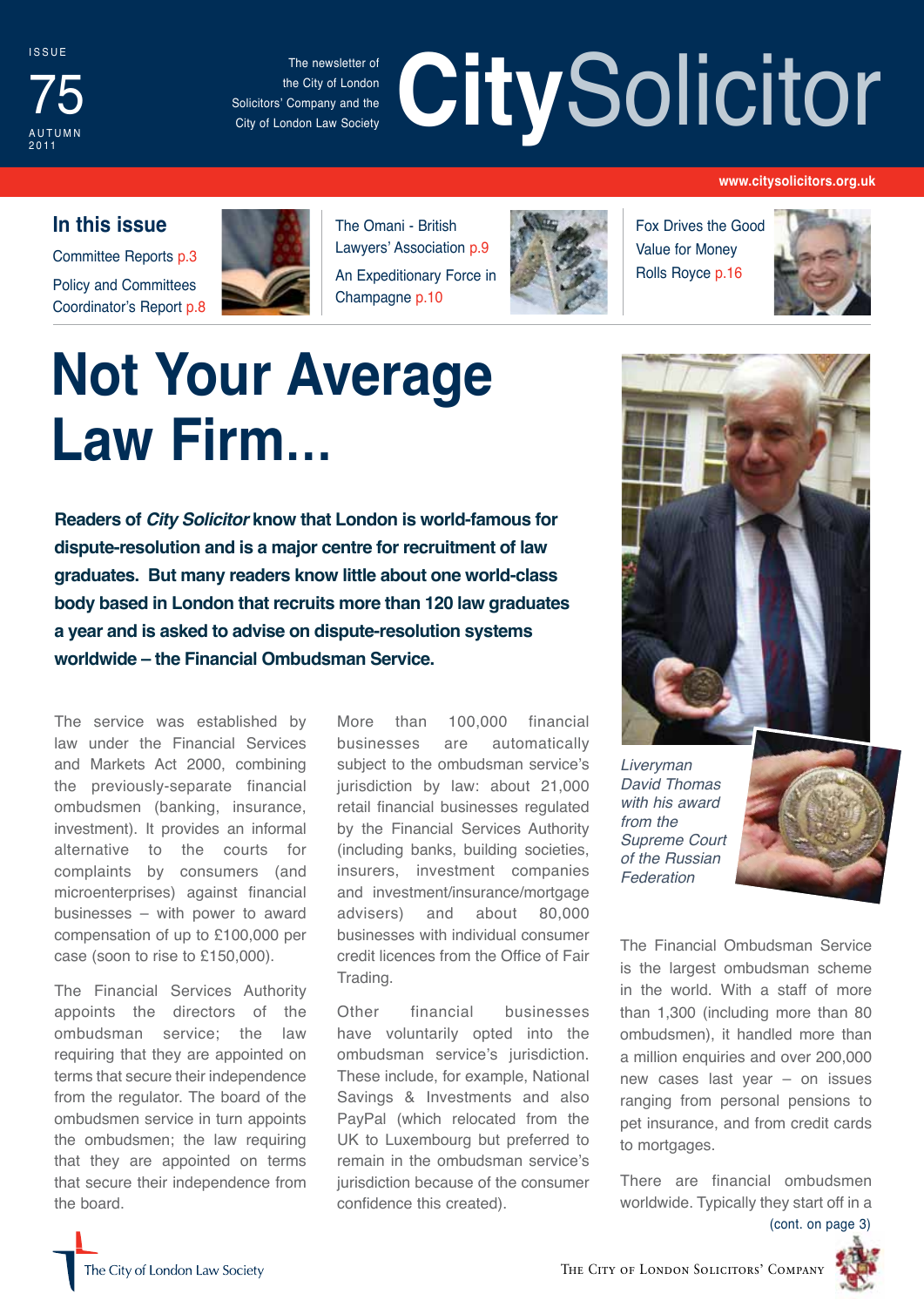#### **City**Editorial

Company members, and especially the Master, have been active over the summer. City solicitors can generally be counted on to seek out and find the finer things in life, quite aside from the daily professional challenges. One of our stewards, Vincent Keaveny, has done just that and his extremely entertaining report of an exciting trip to the Champagne region is a must read. This trip has the fingerprints of the Master, a well known epicure and swordsman, all over it.

Once again we commend to all readers the reports of our professional Committees, in particular the report of the Regulatory Law Committee. Our Committees continue to present a showcase for the public face of the City of London Law Society. The voice of our Committees is often heard and, more importantly, listened to.

The Company's ceremonial activities continue apace as always. We welcome our repeated participation in the Lord Mayor's Show, taking place this year on Saturday 12 November. We invite all readers to join the citizens of London on the streets of the City to welcome and celebrate the new



Lord Mayor. The celebration will be sweeter this year, given that the new Lord Mayor is one of our own, Past Master Alderman David Wootton of Allen & Overy and the City. With all sincerity, we wish him every success in his year at Mansion House. See you there!

*John Abramson, Editor, Flagstone Reinsurance*

#### **Clerk to the Company & Secretary of the City of London Law Society**

#### **Neil Cameron**

4 College Hill, London EC4R 2RB Tel +44 20 7329 2173 Fax +44 20 7329 2190 mail@citysolicitors.org.uk

#### **Editorial board**

#### **John Abramson**

Flagtone Reinsurance 1 Minster Court Mincing Lane London EC3R 7AA Tel +44 20 7456 1860 john.abramson@flagstonere.com

#### **Elizabeth Thomas**

4 College Hill, London EC4R 2RB Tel +44 20 7329 2173 Fax +44 20 7329 2190 mail@citysolicitors.org.uk

#### **Copy deadlines 2011/2012**

Winter 18th November 2011 Spring 2nd March 2012 Summer 15th June 2012

#### **City of London Law Society – Committee Members**

**President** The Master

**Chairman** A.F. Douglas

**Chief Executive** D. Hobart

**Secretary** N.A. Cameron

**Administrator** Mrs E.J. Thomas, B.A.

**Policy & Committees Co-ordinator** R.S. Leeder

† Ex-officio as members of the Council of The Law Society

**www.citysolicitors.org.uk**

**Committee CHAIRMAN** PRESIDENT † P. Barnes † R. Bourns † S.W. Davis Miss S. Hawes N.M.L. Hughes V.T. Keaveny C. Martin † D.A. McIntosh, QC (Hon) † Miss C. McConnell A.G. Murray-Jones Ms J.C. Palca M.C. Roberts, B.A Ms C.F. Usher M.A. Webster

#### **City of London Solicitors' Company – Court of Assistants**

#### **Master**

Alderman J.R.C. White, T.D.

**Senior Warden** M.C. Roberts, B.A

**Junior Warden** D.A.McIntosh, QC (Hon)

**Stewards** V.T. Keaveny Alderman Mrs C.F. Woolf, C.B.E.

**Full Assistants**

Past Master Miss K.D. Richardson, M.A. Past Master W.J.L. Knight Past Master Ms A.L. Marks Past Master Alderman Sir David Lewis Past Master Alderman D.H. Wootton J.M. Abramson N.M.L. Hughes Dame Janet Gaymer, QC (Hon), D.B.E. R.J.L Jones Alderman D. Graves A.F. Douglas

**Additional Assistants** Professor J.R. Salter C. Medvei

**Ex-Officio Assistants Past Masters**

J.H. Snaith P.J. Purton, O.B.E., L.M.R.T.P.I. D.F. Gray, M.A. E.P.T. Roney, C.B.E.,M.A. Sir Max Williams M.H. Sheldon, C.B.E.,M.A. K.S.G. Hinde, O.B.E., T.D.,M.A. J.A.E. Young, LL.B. D.L. Biddle, M.A. R.H.V. Dixon, M.A. J.A. Rowson Sir Christopher Walford, M.A., D.C.L. His Hon. Harvey Crush S.N. Beare, M.A., LL.B. W.L. King, M.A. R.D. Fox, M.A. M.R. Mathews, M.A. Alderman Sir Robert Finch M.J. Cassidy, C.B.E., B.A.,M.B.A., Dep. J.E. Hume B.J. Greenwood, LL.B. A.J.C. Collett, LL.B. N.C.C. Bamping, LL.B.

**Clerk** N.A. Cameron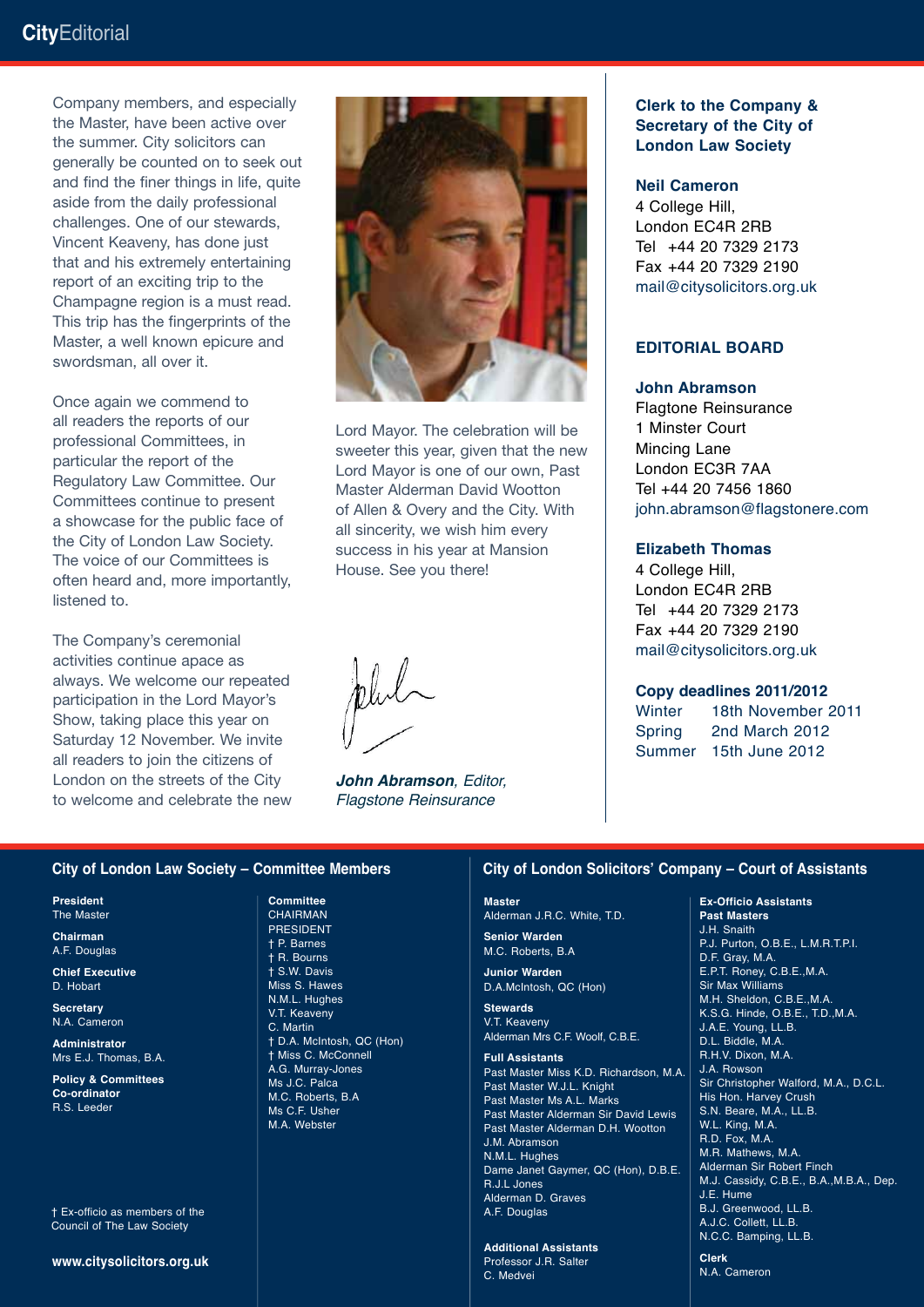#### **Dates for 2011**

**The City of London Solicitors' Company**

#### **Thurs. 3rd Nov.**

**General Purposes Committee,** at the Company's offices at 5.00 p.m.

**Sat. 12th Nov. Lord Mayor's Show.**

#### **Mon. 21st Nov.**

**\* Court meeting** at 11.00 a.m. followed by luncheon

#### **Wed. 23rd Nov**

**CLSC/CLLS Quiz Evening** 

#### **Tues. 29th Nov.**

**Livery Dinner,** Carpenters' Hall, Throgmorton Avenue,

**The City of London Law Society**

#### **Wed. 30th Nov.**

**† Committee of the City of London Law Society** at  $1.00$  a.m **† Carvery Lunch** at 1.00 p.m.

**\* At Cutlers' Hall, Warwick Lane, EC4.**

**† At Butchers' Hall, Bartholomew Close, EC1.**

**For the assistance of members, the dress for evening functions is indicated in the programme as follows: D Dinner Jacket (black tie)**

**Not Your Average Law Firm... Cont.**

single sector (such as banking or insurance) but the trend is towards the UK model of a single ombudsman scheme for all financial sectors. Other countries where there is now a single financial ombudsman include Armenia, Australia, Finland, Ireland, Malaysia, Netherlands, Norway, Peru, and Trinidad & Tobago.

Governments, regulators and other financial ombudsmen from around the world – encouraged by bodies such as The World Bank and the European Commission – look to the UK Financial Ombudsman Service for expert advice in creating and developing financial ombudsman schemes in their own countries.

This has included, for example: helping countries in central/eastern Europe, as they moved their financial systems towards the western European model, as well as the former USSR state of Armenia; advising the Japanese, as they added their own cultural dimension to the financial ombudsman model; and helping Taiwan, which has just passed a law to adopt the UK financial ombudsman model.

Other areas remain work-in-progress. Notably the Russian Federation, where the UK Financial Ombudsman Service is cooperating with The World Bank in its efforts to get an independent and effective financial ombudsman off the ground – with the support of the Supreme Court of the Russian Federation whose Deputy Chairman provided the momento pictured on the front page.

#### **Training Committee**

The main focus of the Committee continues to be the joint Legal Education and Training Review (LETR) led by the SRA, the Bar Standards Board and ILEX Professional Standards.

Members of the Training Committee and of the CLLS Committee have met senior members of the SRA's education and training team to debate views and understand how the opinions of the CLLS can be fed into the Review.

The three regulators have appointed a team of researchers who will review all aspects of the training continuum from the undergraduate level through to CPD. They will draw on experience from around the world to come up with a range of recommendations for the future of education and training for the "legal workforce".

As their work progresses over the period to Autumn 2012, they will make information available via the dedicated website - www.letr.org.uk. That will be the primary source of current information on the work of the Review and will enable visitors to the site to sign up for email alerts and subscribe to a RSS feed. That site also explains how the Review is being conducted.

Interested parties will be able to register their contact details through the website, allowing them to comment on documents and other items posted. Alternatively, anyone wishing to email the research team rather than use the website can contact them at letrbox@letr.org.uk.

The Training Committee will use these routes to promote the interests of CLLS members as the Review progresses.

All members of the CLLS are in any event encouraged to visit the website and to post their views on this very important Review.

*Tony King, Chairman, Clifford Chance LLP*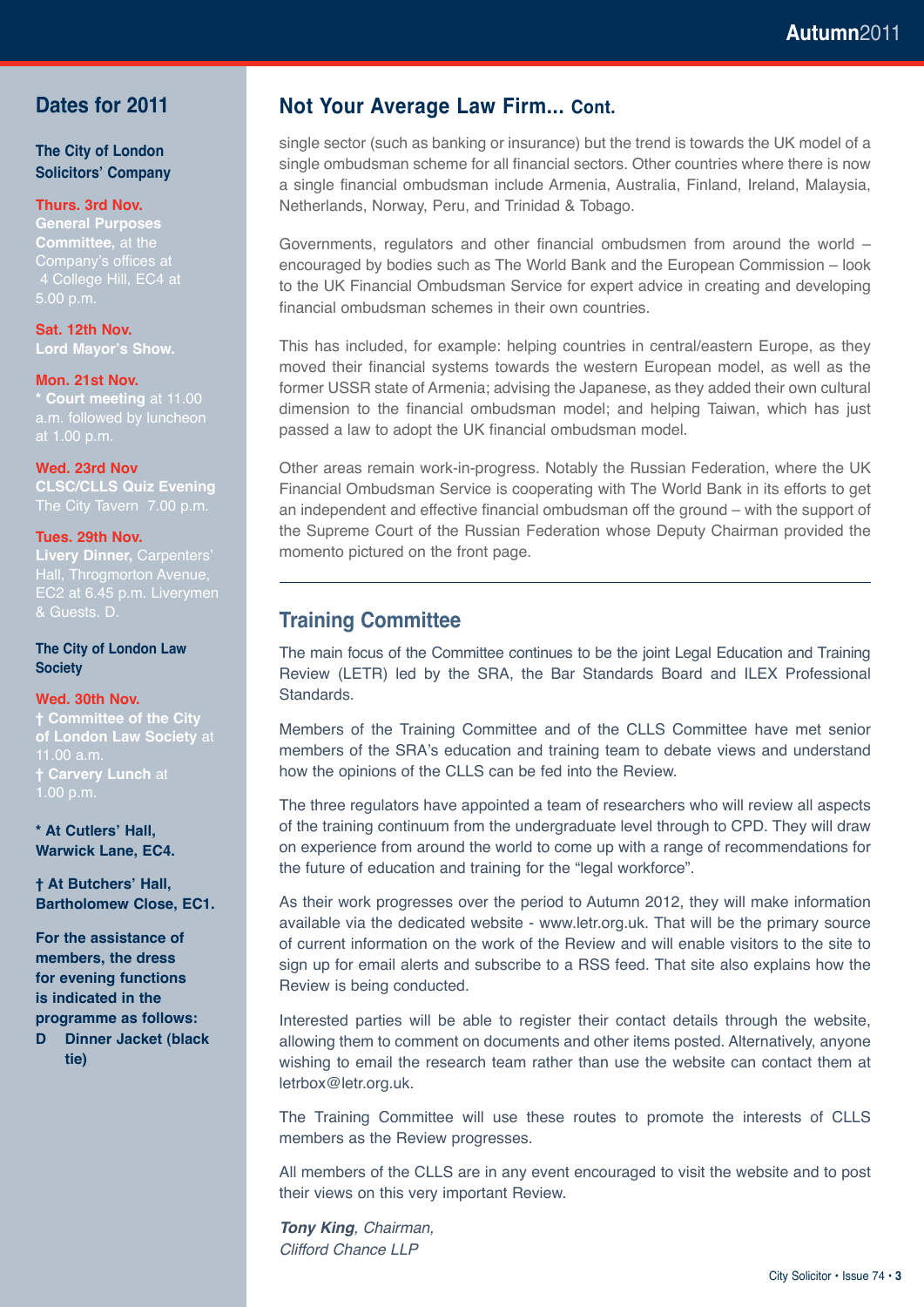#### **Revenue Law Committee**

The Committee has continued to focus on commenting on tax matters relevant to the work and clients of City firms, in particular, responding to HMRC and HM Treasury consultations.

It has been a very busy period for the Committee with responses made to the following HMRC/HMT consultations:

- Capital Allowances for Fixtures;
- High Risk Avoidance Schemes:
- The Patent Box;
- Statutory Definition of Residence;
- The Taxation of Non-domiciled individuals; and
- Controlled Foreign Companies Regime.

In addition, the Committee also commented on the OECD Discussion Draft on the meaning of "beneficial ownership" in the OECD Model Tax Convention.

In brief summary, I would highlight the following consultations and comments made:

#### **Capital Allowances on Fixtures Consultation**

We agreed with the Government's view as expressed in the consultation document that the requirement introduced in 1996 to look back at all previous fixtures allowances claims in determining a new buyer's maximum allowable expenditure has, over time, led to significant evidential problems. We said, however, that we were unconvinced that these problems require a policy response on the scale contemplated.

#### **Proposed new Statutory Residence Test Consultation**

We agreed with the Government's view that there is a strong case for introducing a statutory definition of tax residence for individuals. The statutory definition outlined in the consultation document will provide a welcome increase in certainty for most taxpayers, and should prove meaningful and workable in the majority of cases. We noted, however, that those taxpayers who are most affected by the lack of

certainty under the current law are likely to have recourse to the Part C of the proposed statutory test and that certain elements of the proposed legislation (including in relation to Part C) could be clarified or amended in order to provide certainty and simplicity across the widest possible range of individual circumstances.

#### **Controlled Foreign Companies ("CFC") Consultation**

We said in the response that we agree with the aim of introducing a modernised CFC regime that fits with a move towards a more territorial tax system and better reflects the way that businesses operate in a globalised economy and that we agree wholeheartedly with the aims of the new regime and that it should:

- target and impose a CFC charge on artificially diverted UK profits, so that UK activity and profits are fairly taxed;
- exempt foreign profits where there is no artificial diversion of UK profits; and
- not tax profits arising from genuine economic activities undertaken offshore.

We stated that in order to encourage more businesses to be based in the UK, it is important that the aims of the new regime should not be obscured by excessive detail and concern about anti-avoidance and that it is vital that the new rules should be drafted in as straight-forward a manner as possible. We also expressed the view that getting the drafting of the new legislation right is merely the first step towards encouraging businesses to be based in the UK. It is vital that when the rules come into force they are operated in a manner consistent with the aims of the new regime and are not subverted by excessive concern about avoidance and that the impact of other measures upon the attractiveness of the UK as a location for international business must also be borne in mind.

#### **Meaning of "beneficial ownership" in the OECD Model Tax Convention Consultation.**

We responded by stating that our

overall concern is that by seeking to clarify the meaning of "beneficial owner" the OECD's proposed revised commentary may actually create uncertainty and possibly result in the denial of treaty benefits where there is no abuse. Our main observation was that treaty shopping should not be dealt with through the meaning of "beneficial owner" and that clarification of that term should be for contracting states to define in treaty negotiations with the commentary only providing background and suggested approaches.

We expect another busy period of consultations before the year-end.

*Bradley Phillips, Chairman, Herbert Smith LLP*

#### **Planning and Environmental Law Committee**

The last 12 months have been a very interesting time for the Committee as the coalition Government attempts to implement those parts of the coalition agreement which relate to planning and environmental law issues. In doing so, we have seen the idealistic proposals made in opposition and particularly in advance of an election being tested and challenged by the harsh realities of actual government.

The key legislation for this Committee has been the Localism Bill which has shown once again that the devil is in the detail. We established with our equivalent Committee in the national Law Society a joint working group which has spent most of 2011 lobbying Government both directly and through Parliament on various aspects of the Bill which we consider to be unwise or impractical. We were helped enormously in our efforts by the parliamentary team at Chancery Lane and a number of briefing papers were sent to Parliament in order to inform the legislators of technical issues on the Bill and generally in an attempt to make the new legislation workable from a legal perspective. Whilst much of this effort fell on deaf ears, some minor victories were won. Although the resulting legislation is not perfect, at least the planning provisions have been improved. Our efforts will now move to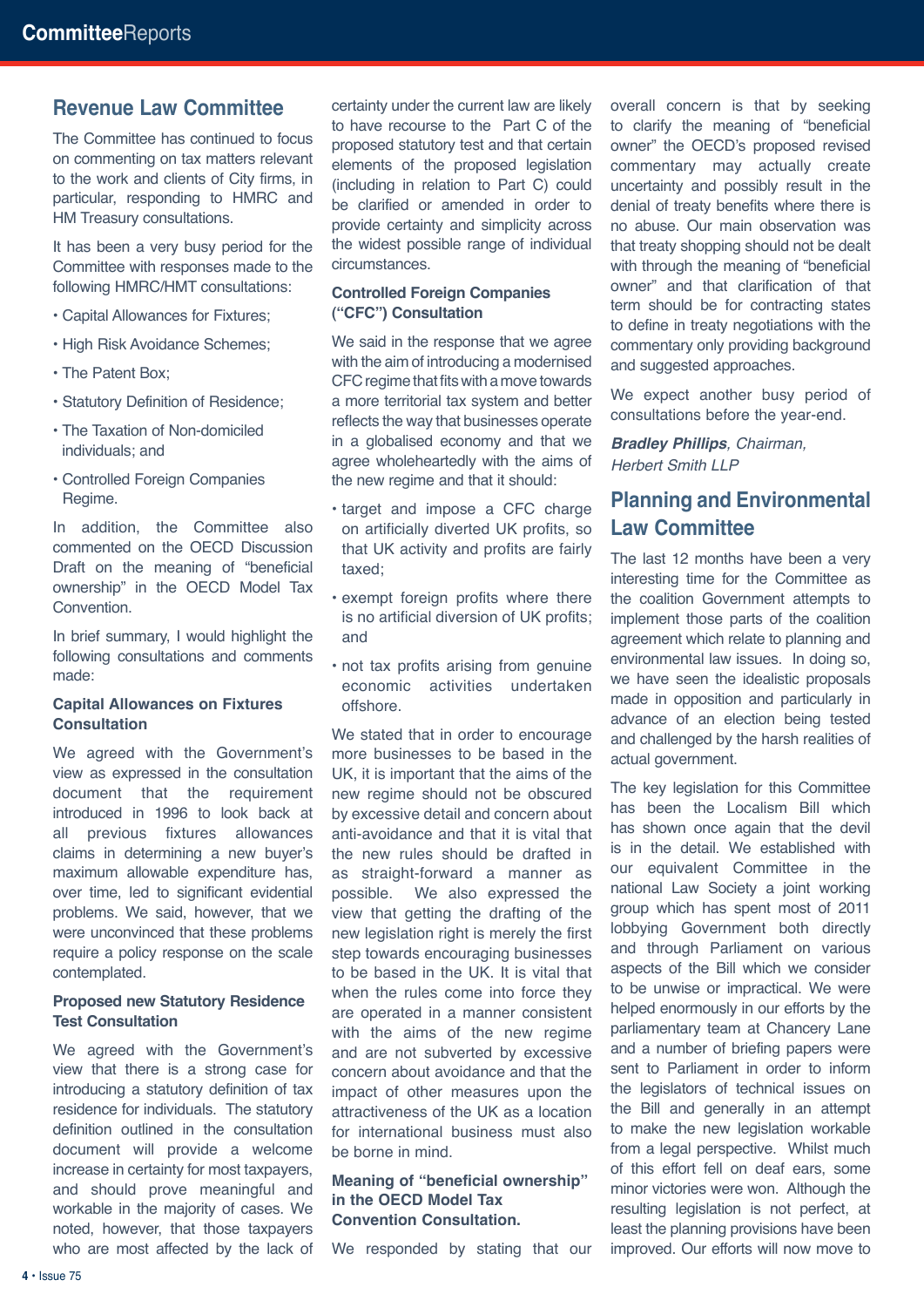looking at the secondary legislation and the accompanying guidance.

In this connection, much of the summer and, indeed, the early autumn, has been spent considering the draft National Planning Policy Framework. The draft Framework has been the subject of tremendous (and possibly unprecedented in recent times for a planning reform) public debate, most of it misplaced (on both sides). The idea of simplifying policy guidance is most welcome, at least in theory, but, as ever, moving from the theory to the actual is more difficult. As I write this report a working group of the Committee are progressing what we hope will be a balanced and realistic response to this historic reform.

In addition to the above, the Committee has continued to meet on a regular basis and, through working parties, consider consultations on a number of planning and environmental issues including two consultations relating to use classes and the Cabinet Office Red Tape Challenge relating to environmental law.

I would like to thank all the Committee members for their support and enthusiasm and without which the work of the Committee would simply not happen. Much of this report relates to planning issues but, to correct the balance, I would particularly like to thank my vice chair, Valerie Fogleman, for co-ordinating our environmental law responses which this year have not been in the limelight as much as planning issues but nevertheless continue to be so important and relevant to our activities.

*Rupert Jones, Chairman, Weil Gotshal & Manges LLP*

#### **Financial Law Committee**

Given the continuing financial turmoil and the proposals for legislative reform to address this, it has remained a very busy time for the Committee.

We have also commented on a number of long running issues, including the implementation of the provisions in the Companies Act 2006 for the reform of the registration of charges, where we have held a lengthy dialogue with the Department for Business, Innovation and Skills. We also have an ongoing dialogue with the Insolvency Service on a number of topics, including the possible change to the "prescribed part" rules, the effect of the proposals of the Independent Commission on Banking on the insolvency of UK regulated Banks, the updating of the Insolvency Rules, the proposals for a moratorium arrangement for larger companies and the work of the European Commission on a Framework for the Cross-Border resolution of Credit Institutions (Banks), on which we have also commented directly to the European Commission (see CLLS website). Geoffrey Yeowart and Dorothy Livingston completed their work as members of a working group advising the Scottish Government on issues related to the implementation of a separate registration system for floating charges over Scottish assets. We see issues related to security and insolvency continuing to take up a great deal of our time, as case law and proposals (including those of the Independent Commission on Banking) evolve and, in some cases, may significantly erode, the value of some forms of secured transactions. We believe that it will be necessary to revisit legislation on financial collateral arrangements as these proposals develop.

We have commented to the Ministry of Justice on proposals for a European Account Preservation Order (see CLLS web-site), the effect of which on the rights of other creditors and of the defendant in cross-border litigation are worryingly unclear, given the advanced stage of the EU proposals. The UK has the right to opt-out of these proposals and the decision of Ministers is awaited.

We have been involved in the CLLS and Law Society work on the proposals for a European Contract Law and Dorothy Livingston headed a Law Society cross disciplinary group that commented to and met with representatives of the Independent Commission on Banking and also represented the CLLS at meetings of the Banking Liaison Panel established under the Banking Act 2009 to advise the Treasury on subsidiary legislation and the Code of Practice under the Act. Details of the work of the BLP are available on the HM Treasury web-site.

Finally, we said goodbye to two members who have given long service on the Committee: Mark Campbell of Clifford Chance, who has chaired some of our working groups and contributed actively to many others (see in particular "Checking Constitutional Documents: Memorandum of the Financial Law Committee of the City of London Law Society" available on the CLLS Website) and James Curtis of SNR Denton, who has contributed to many working groups and who is leaving City practice. Robin Parsons, who retired from the Committee earlier this year, continues to chair our standing Committee on Financial Collateral Arrangements legislation.

We were pleased to welcome and give our good wishes to David Hobart, the new CLLS CEO, at our meeting last month, which he attended together with Robert Leeder, the CLLS Committees Co-ordinator. We also wish well to Alasdair Douglas who has taken on the mantle of Chairman of the CLLS.

*Dorothy Livingston, Chairman, Herbert Smith LLP*

#### **Regulatory Law Committee**

The Regulatory Law Committee (the "**Committee**") meets monthly and has, since July, responded to several EU and Government consultations. The key responses included:

#### 1. **HM Treasury Consultation - A new approach to financial regulation: the blueprint for reform**

The Committee made a number of general and some specific responses to the Treasury's proposals. In general, the Committee considers that the draft Bill only provides a scant framework for financial reform, which effectively proposes the replacement of the current tripartite model of financial regulation with one that has four bodies. Efficient and effective interaction and co-ordination between the regulators will, therefore, be critical to ensure a safe system of regulation. The Committee also noted that it will be essential to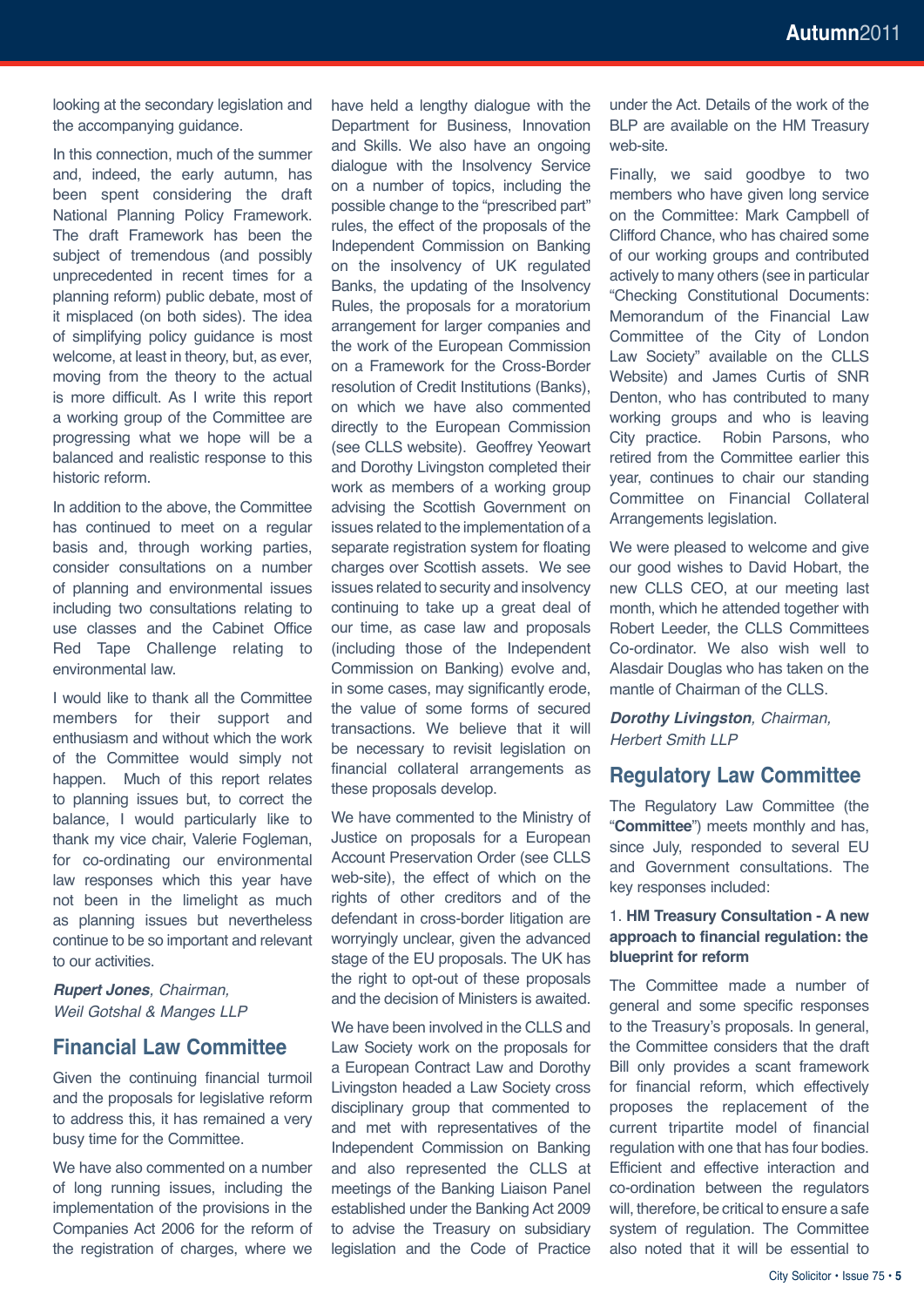reassure firms that they will not end up paying for an inefficient duplicative system, or be at risk of being caught in a cross-fire of disagreement or perimeter disputes between regulators.

Accordingly, particular areas of the draft Bill that the Committee considers requires more detailed consideration include the interaction between the new regulators, the regulatory scope of the Prudential Regulation Authority (PRA) and the proposal to split the regulation of exchanges from the regulation of clearing and settlement systems. The Committee also voiced its concern that the proposed structure risks decreasing the effectiveness of the UK in Europe at a time when there is a considerable shift of power to EU regulatory bodies.

Many of the Committee's detailed responses to the Treasury's proposals repeat comments that had been made in its previous submissions. These relate to certain issues that the Committee believes are of considerable importance because they either raise fundamental issues of natural justice and fair procedure or have negative implications for the UK's position as a financial centre compared with those in other European member states. For example, the Committee's concerns around the proposed extension of enforcement powers, including the publication of warning notices with little protection for regulated persons.

The submission was compiled from responses on particular issues prepared by different members and so particular thanks are due to Robert Finney (Dewey & LeBoeuf LLP), Jonathan Herbst (Norton Rose LLP), Bob Penn (Allen & Overy LLP), Nick Kynoch (Berwin Leighton Paisner LLP), Tamasin Little (SJ Berwin LLP), Ben Kingsley (Slaughter & May), John Crosthwait (Independent), Peter Bevan (Linklaters LLP), Simon Crown (Clifford Chance LLP), Simon Morris (CMS Cameron McKenna LLP), Richard Everett (Lawrence Graham LLP) and Angela Hayes (Mayer Brown International LLP) for their work on this submission.

2. **Government's Review of the Money Laundering Regulations 2007**

The Committee supports the repeal of

the existing criminal sanctions under the Regulations (on the basis that criminal offences for firms associated with money laundering under the Proceeds of Crime Act 2002 (POCA) provide "more than adequate cover") and that debt purchasers should be able to rely on customer due diligence previously carried out by the seller.

The Committee also took the opportunity to address certain general issues that were not specifically raised in the consultation by way of support for the Government in its efforts to have an effective anti-money laundering regime.

Specifically, the Committee noted that there is a widespread lack of understanding about both what a "risk based approach" is and what a firm must do to have a satisfactory risk based approach, which is a particular concern in a regulatory environment where firms' senior employees are exposed to personal liability. The Committee encouraged the production of further guidance in this regard.

The Committee also encouraged HM Treasury to produce (or request that the JMLSG produce) further, more precise guidance on the subject of enhanced due diligence "on a risk sensitive basis".

Particular thanks to Margaret Chamberlain (Travers Smith LLP) for her work on this submission.

#### 3. **European Commission's consultation on a new European regime for venture capital funds**

The Committee requested further clarity on the scope of the proposed regime to make clear that the proposed new regime is intended to apply to smaller funds that will not automatically be within the scope of the Alternative Investment Fund Managers Directive (2011/61/EU) (AIFM Directive), but which will have the opportunity to opt in to it. The Committee also noted that the Commission could usefully consider using the proposed new directive to take larger funds outside the scope of the AIFM Directive if they have the relevant investment policy profile.

Also highlighted was the fact that the consultation paper contains a number of references which appear to imply that a passport is required to invest in European companies. The Committee noted its concern with this implication and sought clarification that the passport regime will only apply to the ability to raise funds and will not require venture capital funds, or any other investors, to obtain a licence to invest in European companies.

The Committee opined that the proposed passport regime should be introduced as an additional option for firms, rather than a requirement and that firms that are outside the scope of the AIFM Directive should continue to be able to make use of national private placement regimes.

The Committee noted its concerns in respect of certain key definitions. In particular, the MiFID definition of "professional client" is not appropriate for private equity or venture capital investment. Rather, the UK concept of "business angel" investors would be a more appropriate model.

Particular thanks to Margaret Chamberlain (Travers Smith LLP) for her work on this submission.

#### 4. **FSA's 29th Quarterly Consultation (regarding the chapter on guidance relating to land investment schemes)**

The Committee's response focused on the proposed guidance in Chapter 11 of the FSA's Perimeter Guidance Manual (PERG) on land investment schemes. In particular, the Committee felt that the judgment in the *Sky Land Consultants plc* case, on which the PERG 11 guidance is based, should be explicitly referred to in the guidance, as it would be a helpful cross-reference. Also, the Committee set out some suggested amendments to PERG 11 in order to clarify that the substance of an arrangement is not the same as, and cannot be derived conclusively from, the intentions of an operator or of the investors. The Committee also asked the FSA to further clarify certain of its proposals.

Particular thanks to Ben Kingsley (Slaughter & May) for his work on this submission.

*Margaret Chamberlain, Chairman, Travers Smith LLP*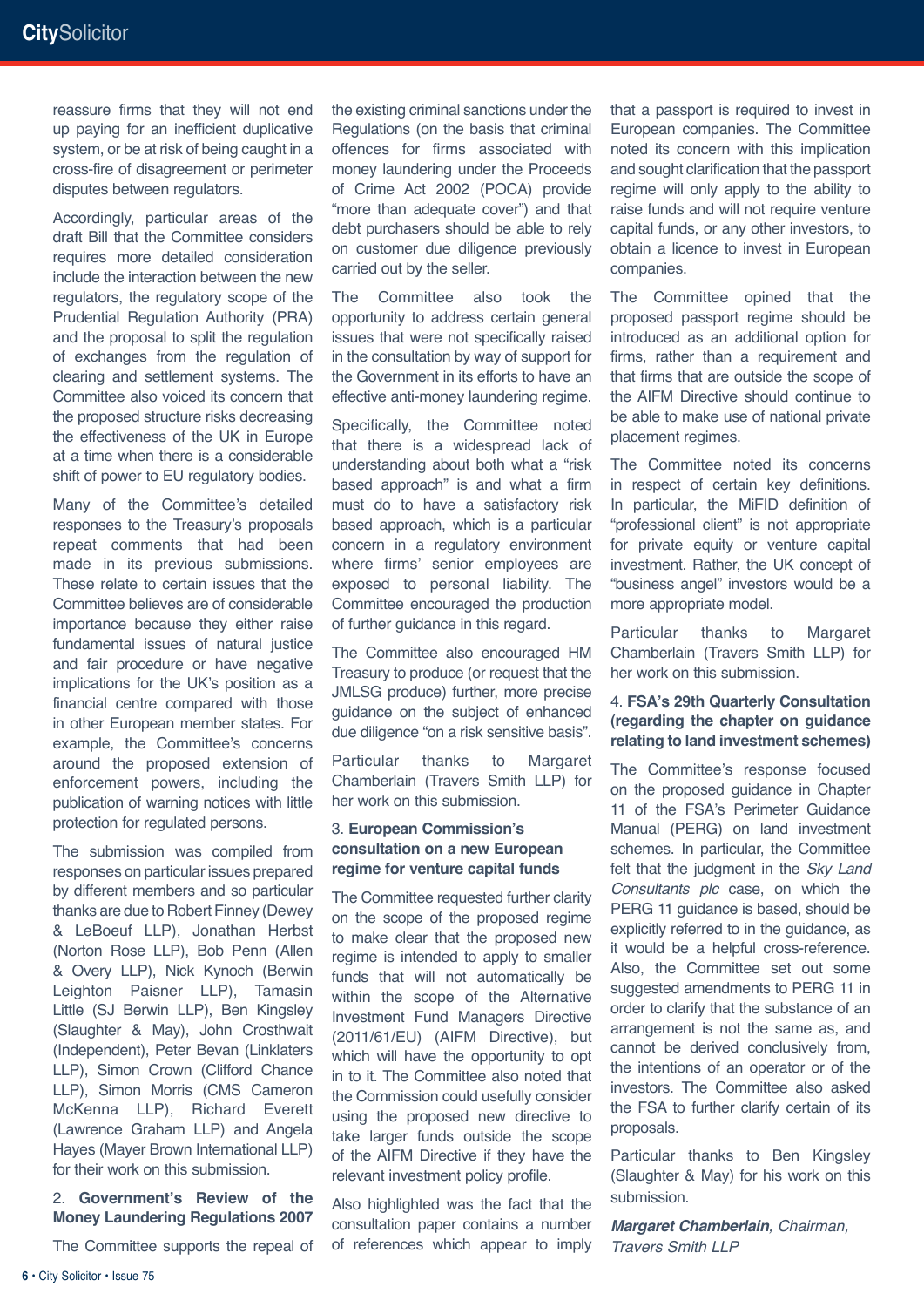

## **Christmas Market** Guildhall, London

Solve all your Christmas gift worries, then relax over lunch or a glass of wine at this spectacular venue

#### **Preview Night 28 November**

5.30pm - 9.00pm To be opened by the Lady Mayoress £30 including Champagne and canapés Pre-booked tickets only

#### **Public Day 29 November**

#### 10.30am - 8.00pm

£5 including a complimentary glass of wine Purchase tickets on the door or book online for group discount



Bank/St Paul's/Moorgate

Information and online booking: www.redcross.org.uk/market Contact Kate 020 7382 4650 or citymarket@redcross.org.uk

Unusual Gifts St Delicious Food

粥 **Designer Brands**  **City Trades** 

骆

#### **Celebrity book signings**

see programme of events at www.redcross.org.uk/market



Event supporter

The British Red Cross Society, incorporated by Royal Charter 1908, is a charity registered in England and Wales (220949) and Scotland (SC037738).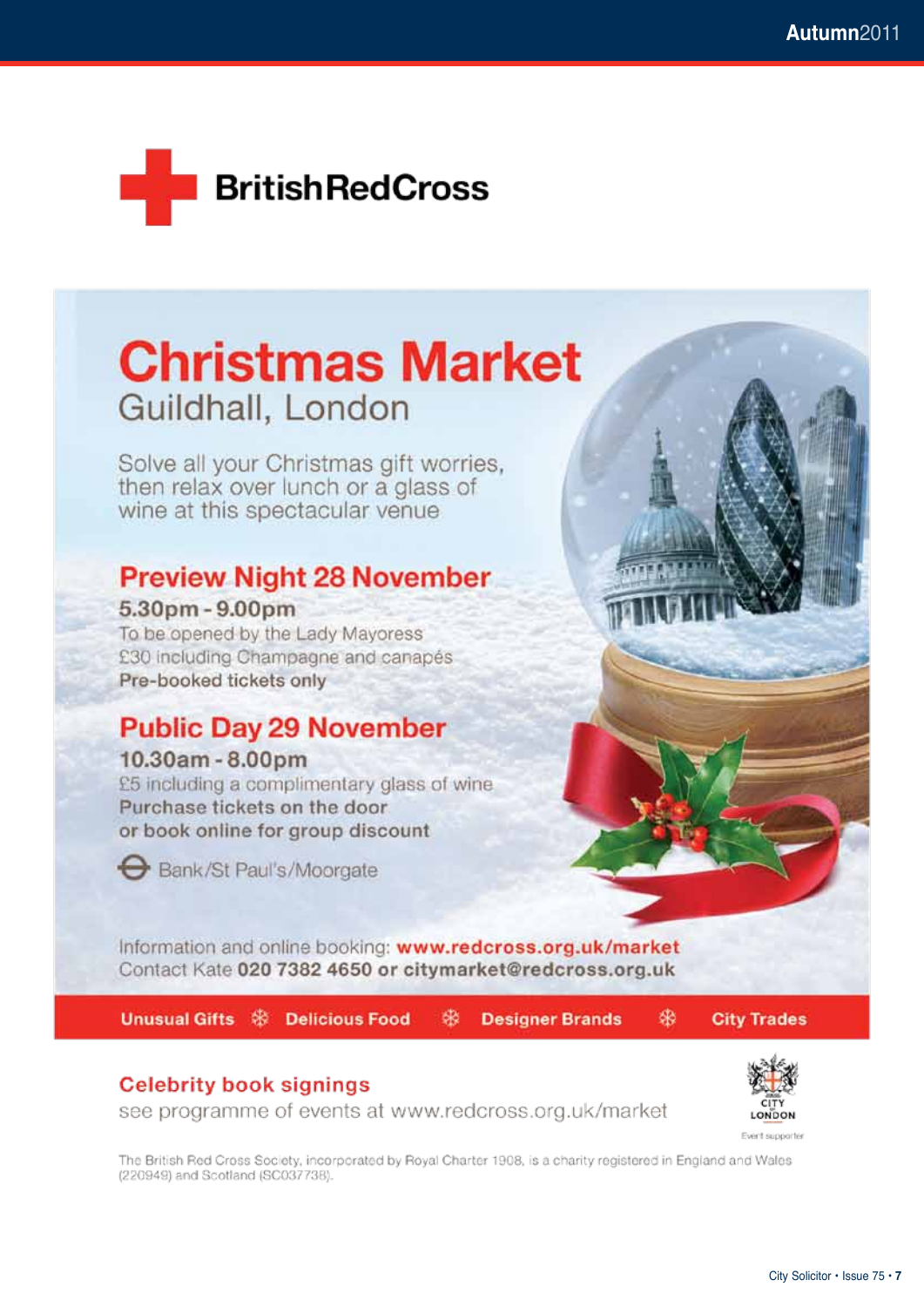# **Policy and Committees Coordinator's Report**

**The CLLS is continuing its dialogue with the European Commission and other stakeholders regarding the Commission's proposal to introduce a "European Contract Law for consumers and businesses".** 

#### **EU Contract Law proposals**

To date, the CLLS has responded to a number of consultations on this issue, most recently in June when it submitted a response to the Commission's Expert Group's "Feasibility Study" (which included a 189 article draft code). The CLLS's position on this issue remains that it questions whether the Commission's current proposal in this area is useful, appropriate were justified, given the paucity of statistical evidence and analysis identifying any problems or any need for action. More broadly, along with a number of other stakeholders, the CLLS has a number of additional concerns about the Commission's "European Contract Law" proposal. These include the method by which the proposal has been introduced and consulted upon, and the uncertainty surrounding a number of aspects of the proposal (including operational issues such as scope and implementation costs).

Since the CLLS's submission was made, the Commission has (on 11 October 2011) released a proposed regulation on this topic ("Proposal for a Regulation of the European Parliament and of the Council on a Common European Sales Law"). (See http://ec.europa.eu/justice/newsroom/ news/20111011\_en.htm for the proposed regulation and other accompanying documentation.) Furthermore, the Commission also recently released an impact assessment for the proposal (http://ec.europa.eu/justice/ contract/files/1\_en\_impact\_assesment\_111011.pdf). As the Commission's press release stated, the Commission's proposal now needs approval from EU member states and the European Parliament.

Going forward, the CLLS will continue to work with a number of stakeholders on this issue, and the CLLS Chair Alasdair Douglas has joined a Ministry of Justice stakeholder group on this issue. The CLLS is also following with interest the Law Commission's study on the legal consequences for the United Kingdom of the Commission's proposals.



#### **Consultations**

In addition, some of the more recent consultations to which the CLLS Committees have responded have included:

- DCLG: "Relaxation of planning rules for change of use from commercial to residential: Consultation"
- European Commission: Study on the application of the Directive 2004/25/EC on takeover bids; "The EU corporate governance framework"; "Consultation on a new European Regime for Venture Capital"
- ESMA: "Consultation on ESMA's technical advice on possible delegated acts concerning the Prospectus Directive as amended by the Directive 2010/73/EU"
- Financial Reporting Council: Paper on "Cutting Clutter combating clutter in annual reports"
- FSA: "CP11/11: Quarterly consultation paper No.29"
- HMRC: "High Risk Tax Avoidance Schemes"; "Capital Allowances for Fixtures"
- HMT: "A new approach to financial regulation: the blueprint for reform"; "Government response to its review of the Money Laundering Regulations"; "Consultation on the Patent Box"; "Consultation on Controlled Foreign Companies (CFC) reform: detailed proposals"
- MoJ: "How should the UK approach the EU proposal to create a European Asset Preservation Order?"
- OECD: "Clarification of the Meaning of "Beneficial Owner" in the OECD Model Tax Convention - Discussion Draft"
- SRA: "Realignment of the Higher Rights of Audience Regulations in relation to higher rights of audience and the aims of the Qualified Lawyers Transfer Scheme".

*Robert Leeder, Policy & Committees Coordinator, CLLS*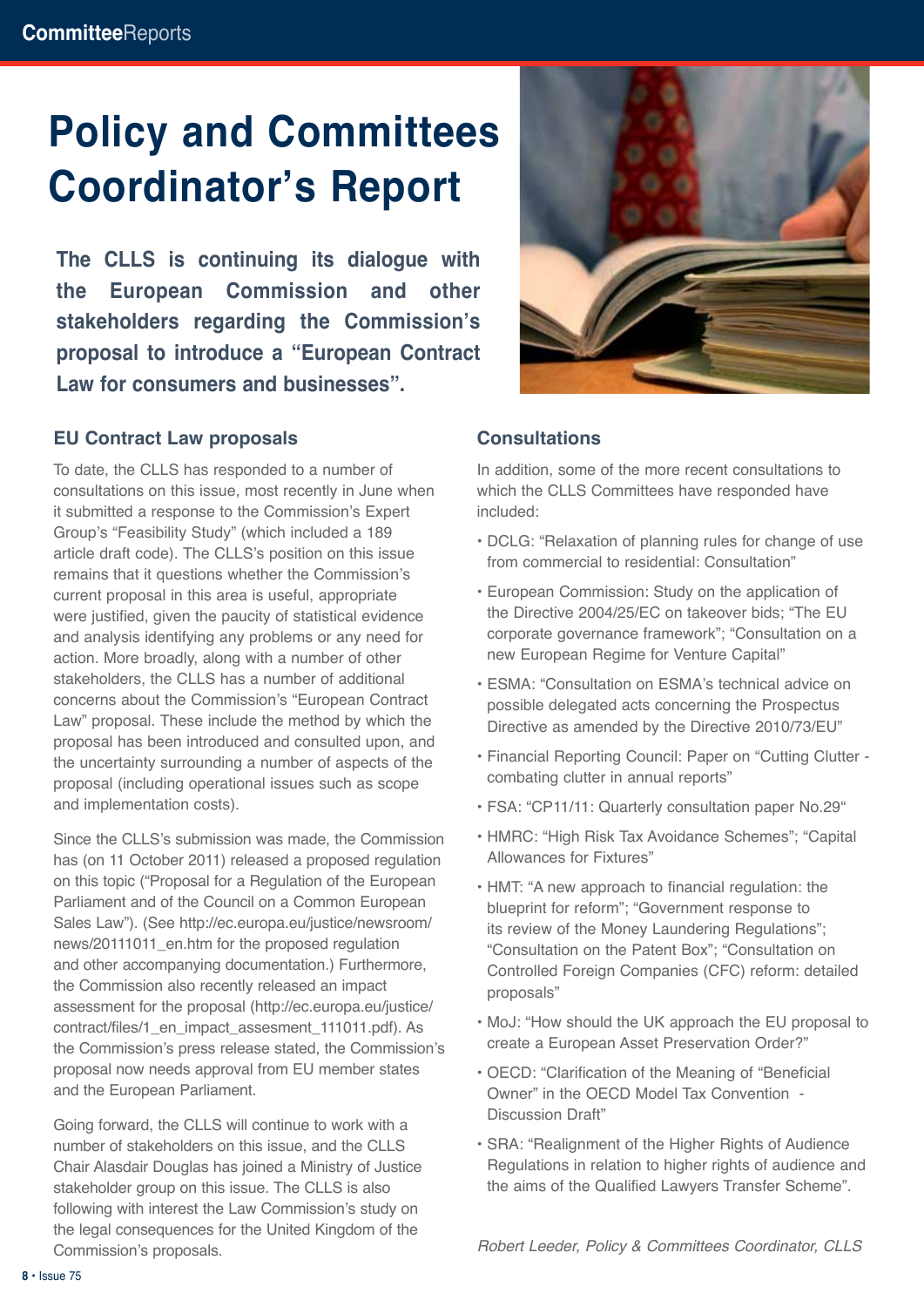

**Stephen Sayer,**  Liveryman, Said Al Shahry & Partners, Oman

# **The Omani – British Lawyers' Association ("OBLA")**

**This association has recently been formed. Given the very long standing ties between Oman and the UK, and the presence of lawyers from each jurisdiction in the other, it is perhaps somewhat surprising that it is only now that an association of the lawyers from both jurisdictions has been created.** 

The concept is not new: there are other such associations. OBLA is designed to foster relations and understanding between lawyers from the two countries.

It may be appropriate to give a brief description of Oman and its legal profession for those who are unfamiliar with the country. The Sultanate of Oman, to give the formal title of the country, is situated on the eastern side of the Arabian Peninsular and is roughly the same size as the British Isles.

The majority of the population is Muslim. Islamic law and jurisprudence (commonly known as Shari'ah) is a major source of legislation and interpretation of the law. Whilst the legal system in Oman is largely based on the civil code system, which is dominant in the Middle East, having spread from Egypt, the influence of the common law system may be seen in commercial and transactional law.

Primary legislation is made by Royal Decrees (often referred to as RD), which are issued by HM the Sultan and which promulgate laws. Secondary legislation is made by Ministerial Decisions (often referred to as MD), which are issued by ministers, heads of public authorities and similar regulatory bodies. They implement the general provisions and principles set out in the primary legislation.

Legislators and practitioners often allude to a gap between the law and its practice in Oman, estimated by academics at between 20-30%, depending on the context. This often means that lawyers (whether advocates or legal consultants) have to check with court practice in Oman before giving a legal opinion on what might seem a clear and straightforward case.

This is of particular importance as any principles stated by the Supreme Court are not strictly speaking binding, except in the case of criminal cases. The result is that judges, whilst not supposed to act with the freedom enjoyed by common law judges, do exercise some flexibility in their judicial interpretation. This does of course render judicial outcomes uncertain.

It is worth noting that, until 1999, Oman had three court systems as follows:

- 1 Shari'ah: covering personal status and family cases.
- 2 Commercial: covering commercial and labour transactions.
- 3 Criminal: covering criminal and penal aspects of the law.

Since 1999 all courts were united under one umbrella, which provides for a threetier court system: Primary, Appeal and Supreme Court. They are administered by the Supreme Council of the Judiciary and the Ministry of Justice. This followed an important step in 1997, when the personal status aspects of Shari'ah were codified into the Personal Status Law. HM the Sultan, however, remains an arbitrator in major issues. He is the ultimate forum of appeal in capital punishment cases and some personal status issues impacted by historic tribal customs.

The membership of OBLA is both corporate (in the sense of law firms) and individual members and will be drawn from Omani and UK lawyers who find themselves in either the UK or Oman. OBLA plans an annual event at which legal and professional matters of mutual interest will be discussed. It is hoped that the first such event will be in February 2012.

**Those interested in joining should contact Rachael Oxby, OBLA Membership Secretary, at Rachael. Oxby@snrdenton.com.**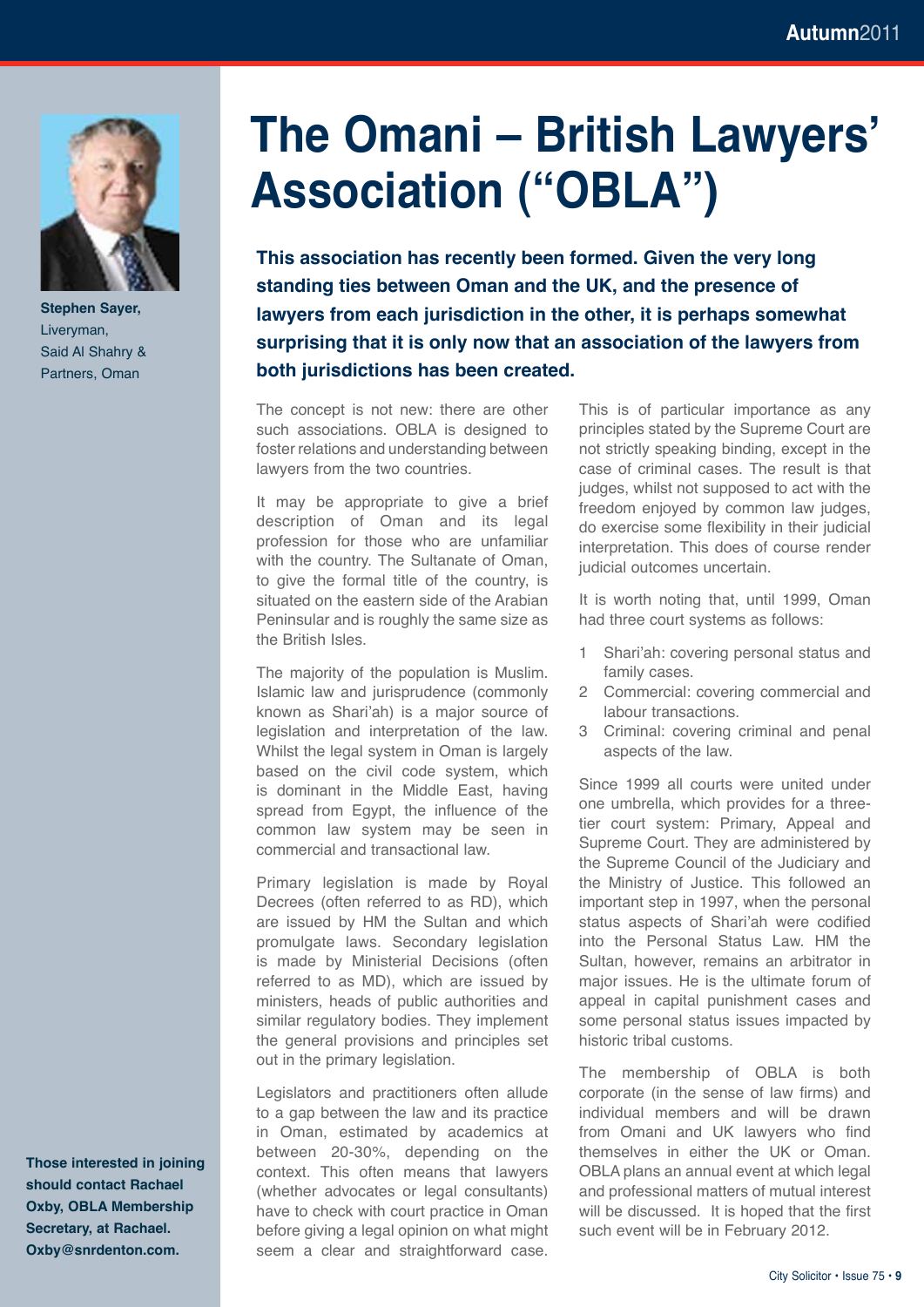

*Team photo at Nicholas Feuillatte*

# **An Expeditionary Force in Champagne**

**The following extracts from the campaign diary of Liveryman Vincent Keaveny have recently been recovered by the Company.**

#### **"Friday 9 September**

**08.45:** Rendezvous with the 23 members of the Company party at the Union Jack Club. Our regimental officer commanding, the Master, John White, is present with the expeditionary leader, Major Julian White and his adjutant, Gerard O'Shea. Almost immediately our battle bus is under fire - news of our expedition has leaked and Champagne deploys troops from the Pol Roger, Taittinger, Veuve Clicquot, Bollinger and Ruinart regiments before we reach the Channel. Incoming fire from Champagne is constant. On arrival in France we have our first brush with troops from Philippe de Brugnon's crack regiment. Major White advises us to call into action our allies from the Hautes Côtes de Beaune and the Côtes de Nuits from time to time. This gives our push into France extra vigour and we reach Reims and our comfortable billet at the Hotel de la Paix on schedule.

**19.45:** We meet the mastermind of our opposition, Philippe de Brugnon, in person for the first time at Restaurant La Garenne. He skilfully deploys a range of forces against us, his own troops and reinforcements from

Burgundy and Bordeaux. Our morale is good and despite the long day we hold our ground. Some prisoners are taken on board the battle bus for our return to Reims.

#### **Saturday 10 September**

**12.30:** Our first assault has succeeded! A morning attack in the sunshine on the Grand Cru village of Oger, with its troops of 100% Chardonnay origin (the 'Blanc de Blancs'), leads to our capture of the Maison Henri de Vaugency. Its leader, Pascal Henry, surrenders his sword to Major White and several of the enemy are decapitated on the spot. We celebrate our first success with a light lunch of only three courses before deploying to our afternoon objective, the modern fortress of Nicolas Feuillate.

**16.00:** Our early success in breaching the Nicolas Feuillate defences quickly turns against us - our small force is no match for the scale of the opposition and its resources. After the wooden equipment and chalk cellars of Henri de Vaugency, here it is all steel and concrete. We fall back to Reims taking only a few prisoners.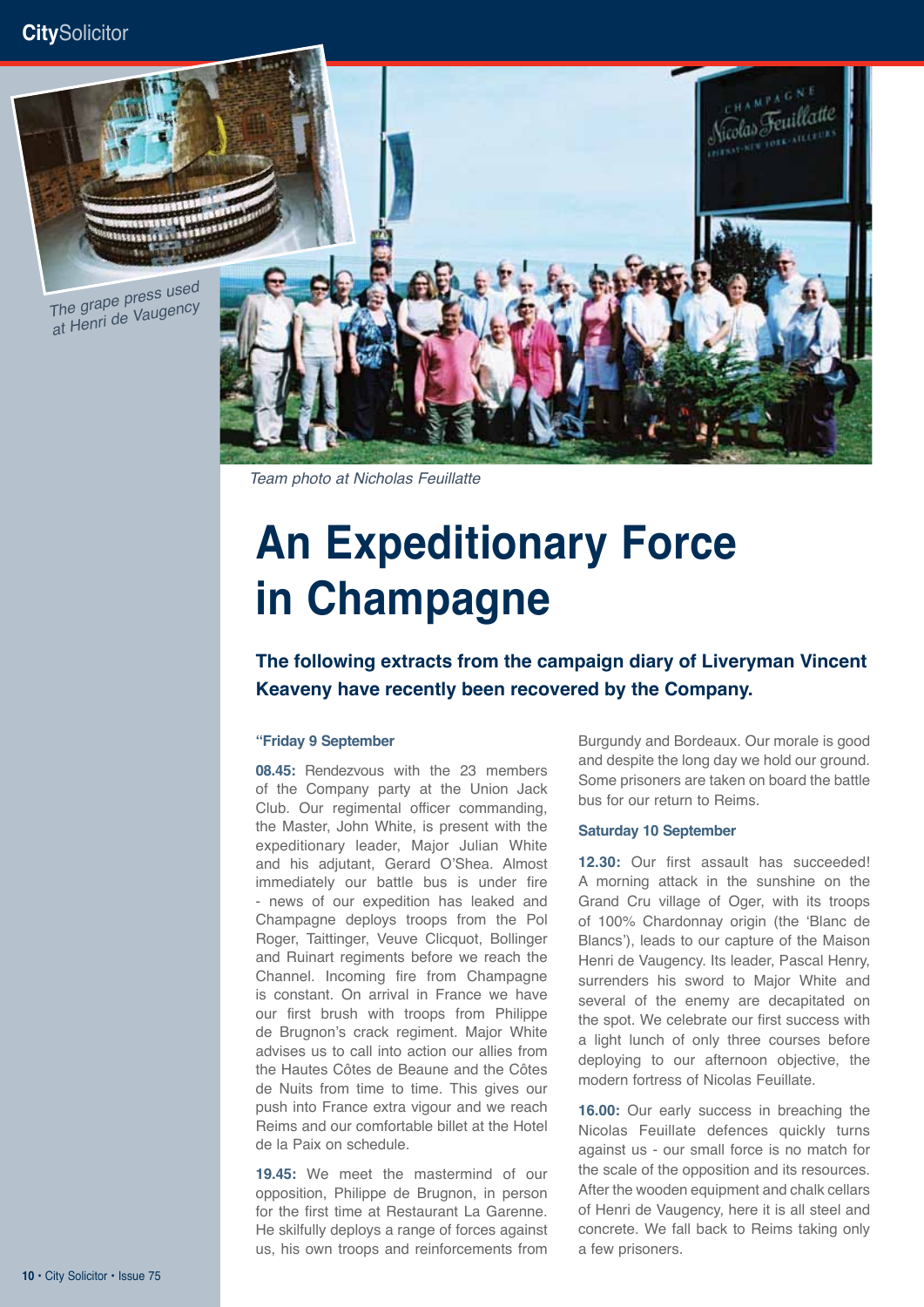#### **Sunday 11 September**

**10.30:** Refreshed by our mess dinner last night at La Table d'Anna, we are ready to tackle Moët and Chandon in Epernay. We dispose of a few of our prisoners on the journey there to sharpen our martial spirits.

14.00: Disaster! We had made great progress in penetrating deep into the 28km of caves that are at the heart of the Moët and Chandon defences only to be overwhelmed by their world renowned Dom Perignon brigade. Resistance is useless against superb troops that have been in training since 2002. We withdraw to a safe redoubt at Champagne Arnoult high above the

Vallée de la Marne for a buffet lunch and an inspection of the local co-operative forces that, unusually, are made up of a high percentage with Pinot Meunier origins.

**15.45:** We embark on the River Marne for a river borne assault on Philippe de Brugnon's regiment. With our sabres ready, a number of the Company's force experience the satisfaction of decapitating the enemy, sending their heads flying into the river. Prisoners are taken for our return to HQ in Reims. However, we know we face a stiff task tonight: an all-out attack on the Brugnon base in Rilly-la-Montange.

**23.15:** It has been a long, hard fight.

Brugnon threw everything at us over five courses, with his Brut NV and Vintage 2006 troops performing well alongside his Rosé detachment, the deployment of much 1er Cru Pinot Noir forces providing real depth on his side. He called up reinforcements from Maranges in the Côtes d'Or in Burgundy and Chateau Smith Haut Lafitte in Graves but to no avail. By the end of the evening every one of our party had distinguished themselves in hand to hand combat with the sabre and been recognised by admission as Sabreurs of La Confrérie du Sabre d'Or. We take many prisoners on to the battle bus for our return to the U.K.

(cont. on page 12)



*Mrs Amanda Keaveny sabraging for a drink with lunch*



*The Master sabraging with Philippe Brugnon and Major Julian White (with sabre and moustauche)*

*after aging and in "le remuage" waiting disgorgement at Pommery*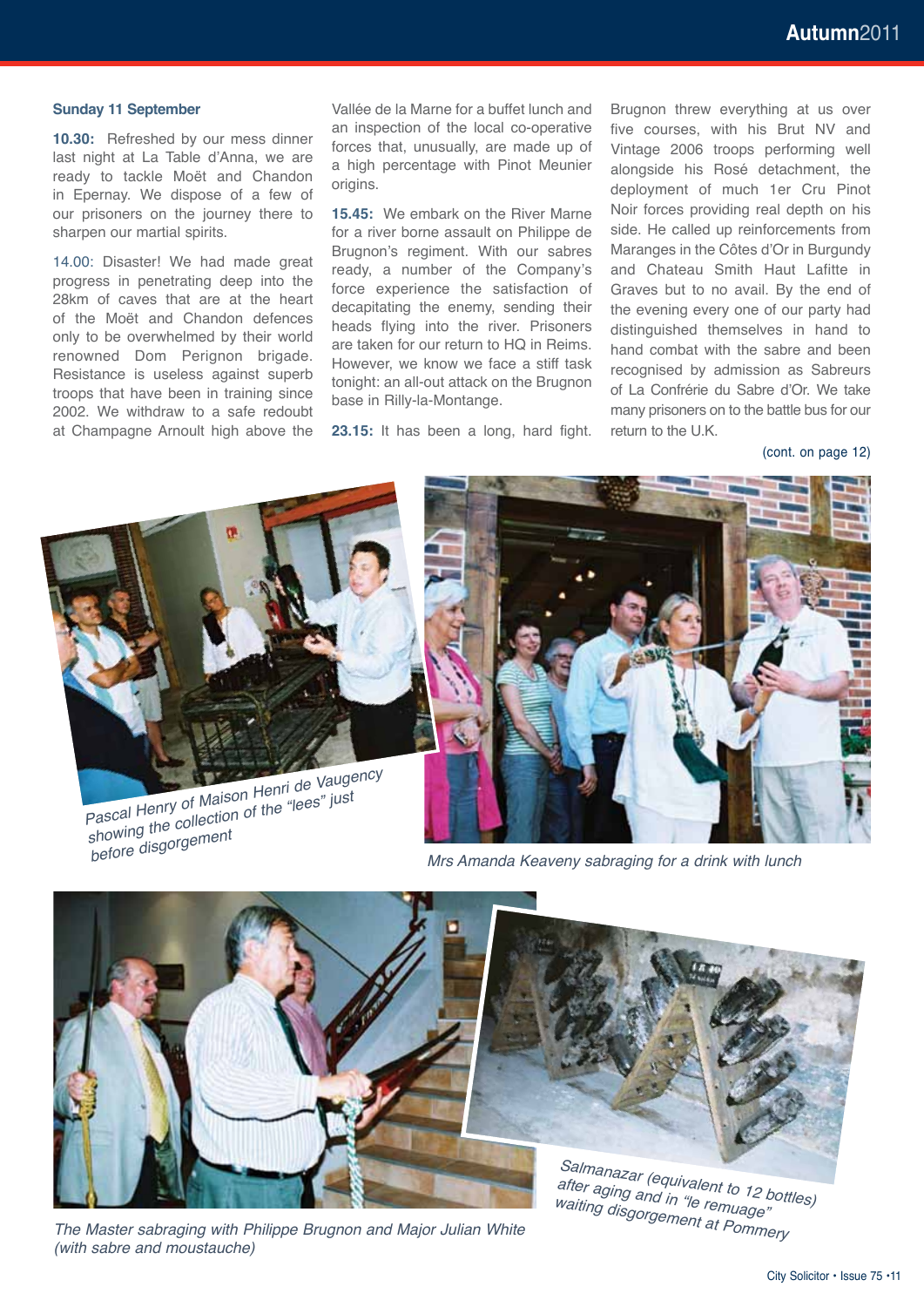(cont. from page 11)

#### **Monday 12 September**

**13.00:** A final skirmish in Reims this morning; a reconnaissance of the Roman chalk pits below Champagne Pommery. We dealt easily with some troops from Pommery's Brut Royal NV and Vintage 2004 detachments. Unfortunately, as we were withdrawing we lost some of our best men to well positioned snipers from Pommery's famous Cuvée Louise unit. There is no time for regrets - another three course lunch has to be eaten and our transport back to England awaits in Calais.

**17.00:** Our withdrawal through France is accompanied by continued harassment from the enemy but we dispatch a number of them with assistance from our old allies from Burgundy. Our transport ship is delayed due to stormy conditions in the Channel. Our driver, Brendan, may run out of time to get us back to our London rendezvous. Major White is looking for volunteers to cover our retreat. I decide to volunteer. If I don't make it, I will have the satisfaction of knowing that I make the supreme sacrifice in a great and glorious cause - our Company's conquest of Champagne."



*Enjoying Dom Perignon*



*In the cellars at Moet & Chandon with "the tirage" at second fermentation in bottles*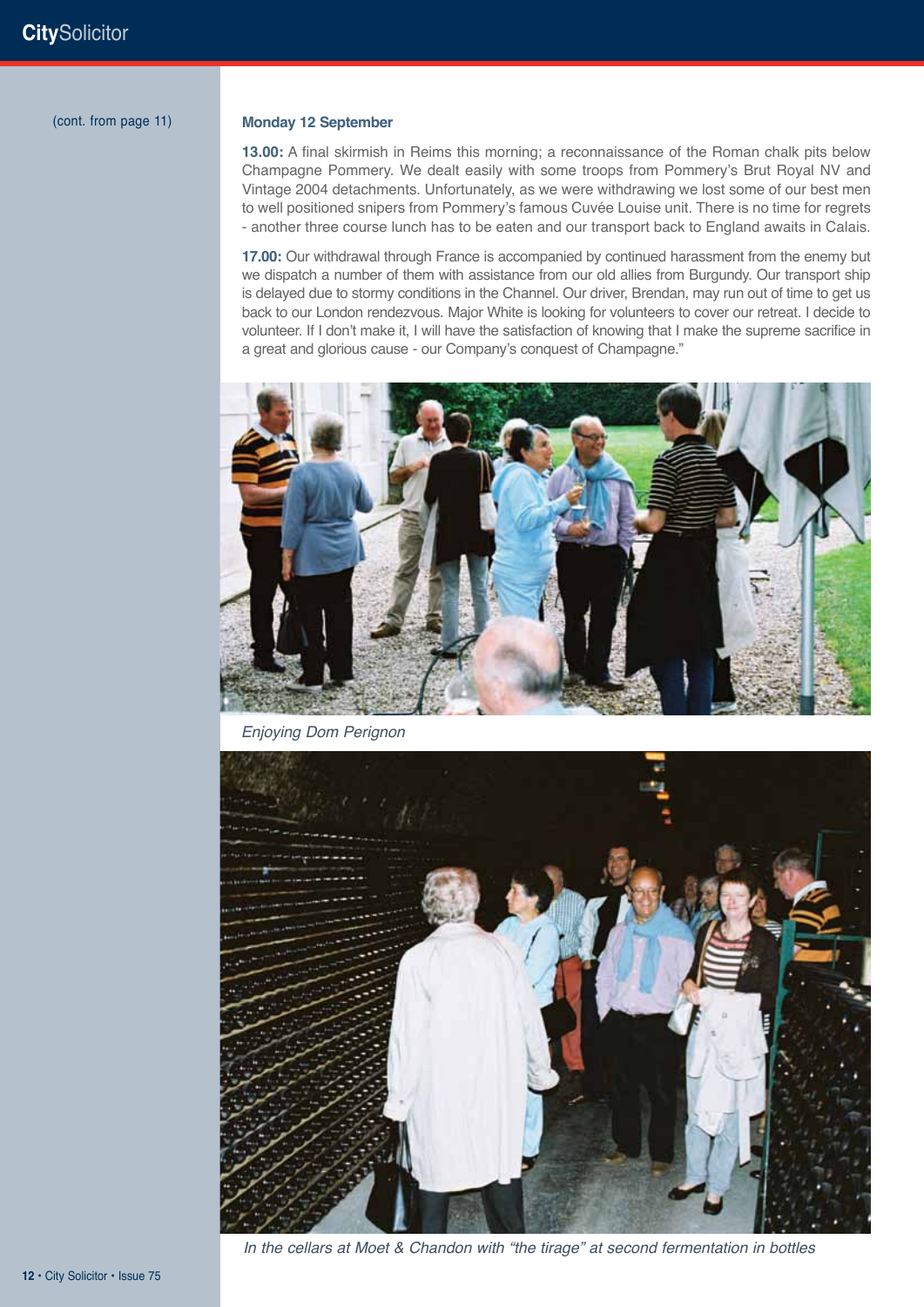

# **Pardon de Saint Yves - Treguier 2012**

**Following the success of last year's visit, the Master, John White, wishes to mark his year by leading a group to take part in the "Pardon de Saint Yves" in May 2012. The event is a colourful occasion which no-one could fail to enjoy and is open to both Liverymen, Freemen and their partners.**

#### **Travel**

You will need to make your own travel arrangements but details of possibilities will be circulated nearer the time. The most direct route is by Ryanair from Stansted to Dinard.

### **Hotel**

The Chateau Hotel de Brelidy is a charming 14-room hotel with extensive grounds, lying about 15 kilometres to the south of Treguier. If there is sufficient interest, the hotel has offered a deal with rooms starting from 365 euros per head for three days demi-pension to a maximum of 425 euros for the most expensive suite, including breakfast and dinner.

We need an early indication of the likely level of support so that we can confirm our provisional hotel reservation. While we are not looking for firm commitments at this stage, it would be very helpful if you could contact the Clerk on mail@citysolicitors.org.uk as soon as possible to register your interest.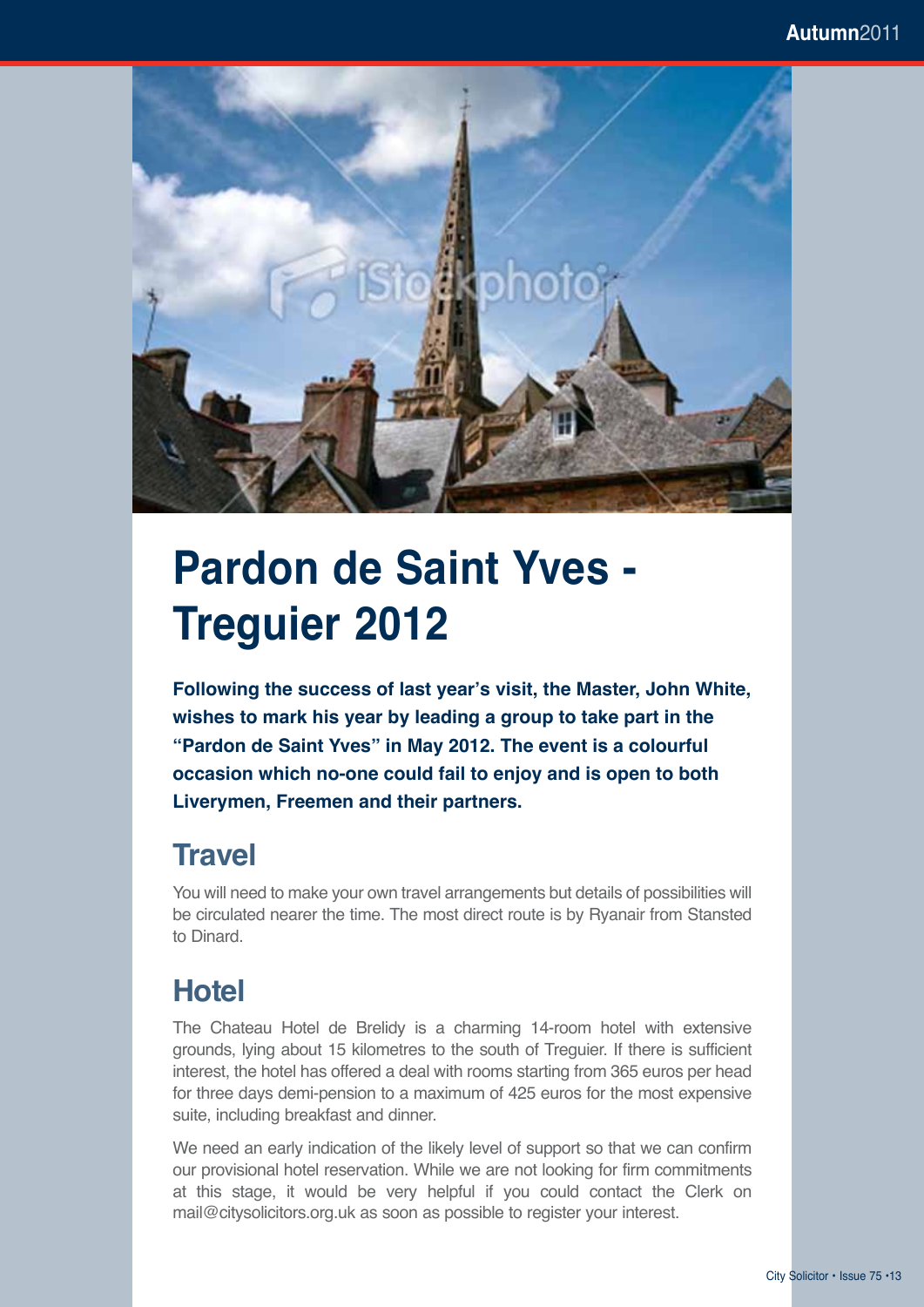#### **City**Solicitor

#### **Neil Cameron,**  Clerk



*Liverymen and their guests enjoy a tour of the Olympic site.*

# **Olympic Site Tour**

#### **On Thursday 21st July, 38 of our more athletic Liverymen and their guests undertook a most informative and enjoyable tour of the Olympic site.**

We started at Stratford station which is undergoing significant development but everyone managed to find our coach without too much delay.

We were met by our blue badge guide, Sally Empson who was extremely knowledgeable on all matters relating to the Olympic site. We toured the outskirts of the site stopping regularly to identify the athletics village which is designed to accommodate 17,000 athletes. Apparently all the apartments are built without kitchens as full restaurant facilities are provided on site. The units will obviously be refurbished when they are sold off. We passed the very impressive velodrome with its natural ventilation system, the striking temporary basketball arena, the wave themed acquatic centre with its temporary wings and the main Olympic stadium which will be used for 208 events and will accommodate 80,000 spectators during the Olympics and the Paralympics.

After circling the site we alighted from the coach at Pudding Mill Lane DLR station and walked up on to the Greenway to get a close up view of the Olympic stadium. The Greenway is actually constructed on the embankment containing the Northern Outfall Sewer. It runs from Bow through Stratford,

Plaistow and Newham to the Royal Docks in Beckton and the whole area surrounding it has been transformed from contaminated land into 2.5 sq. km of green space with thousands of trees and wetland plants to create a new green space for 2012 and beyond. As well as a view of the stadium we also saw the emerging spiraling statue designed by Anish Kapoor which will be 115 metres tall, 22 metres taller than the Statute of Liberty and will dominate the skyline when completed.

After reboarding the coach we drove to the Royal Docks to view the ever-changing landscape which includes the Excel centre which provides the largest flexible exhibition space in Europe and is hosting 165 events during the Olympics and the Paralympics.

By this time the solicitors were getting thirsty and hungry and so we returned to Pizza Express in Stratford for a couple of beers and a 2 course meal to finish off the evening before finding our way home via Stratford station.

We may not have any tickets but at least we are now more knowledgeable on the various stadia and on the Olympic park.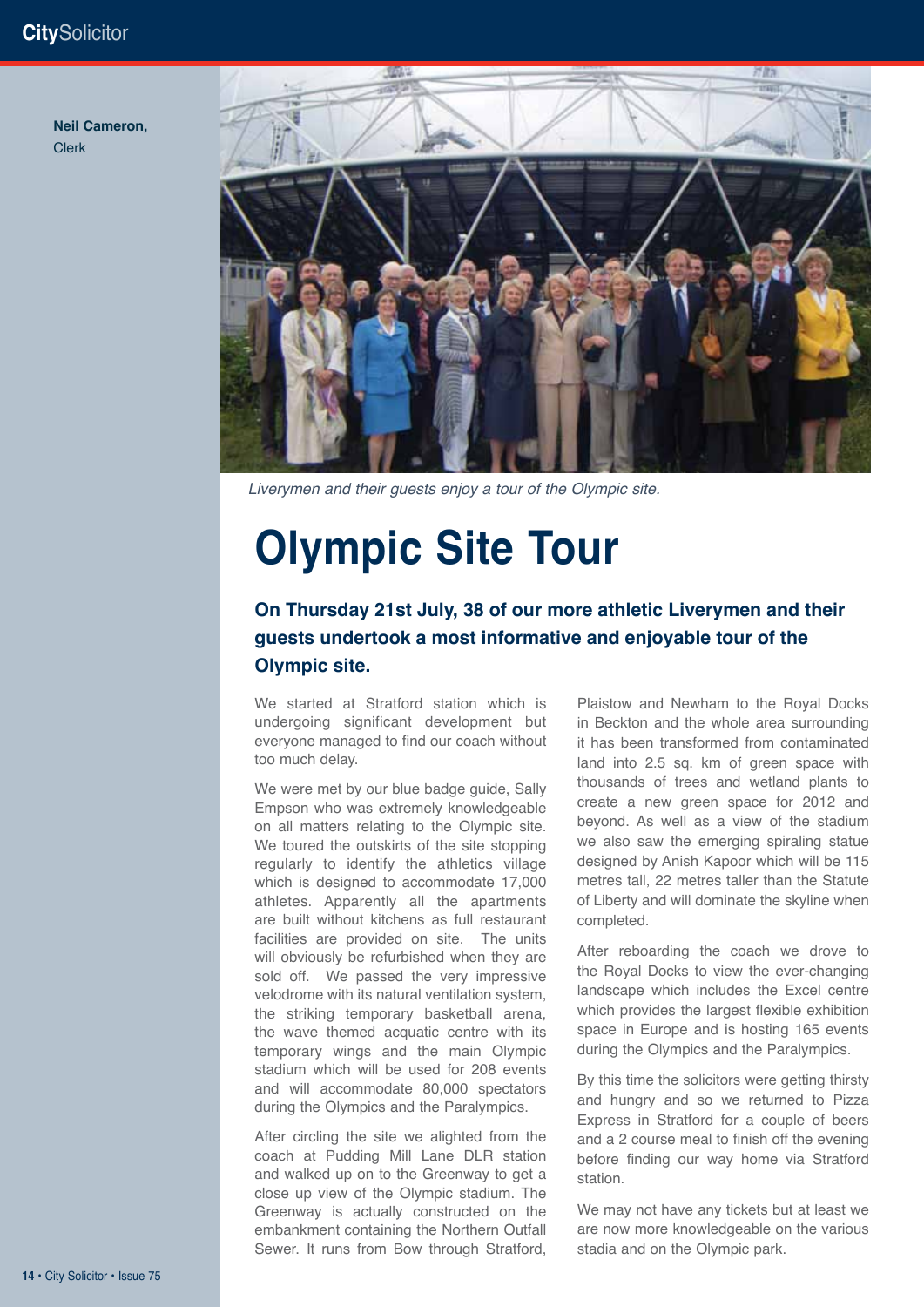

*The Main Stadium at the Olympic Park*

![](_page_14_Picture_3.jpeg)

*Construction of the Arcelor Mittal Orbit, the sculpture and viewing tower designed by Anish Kapoor.*